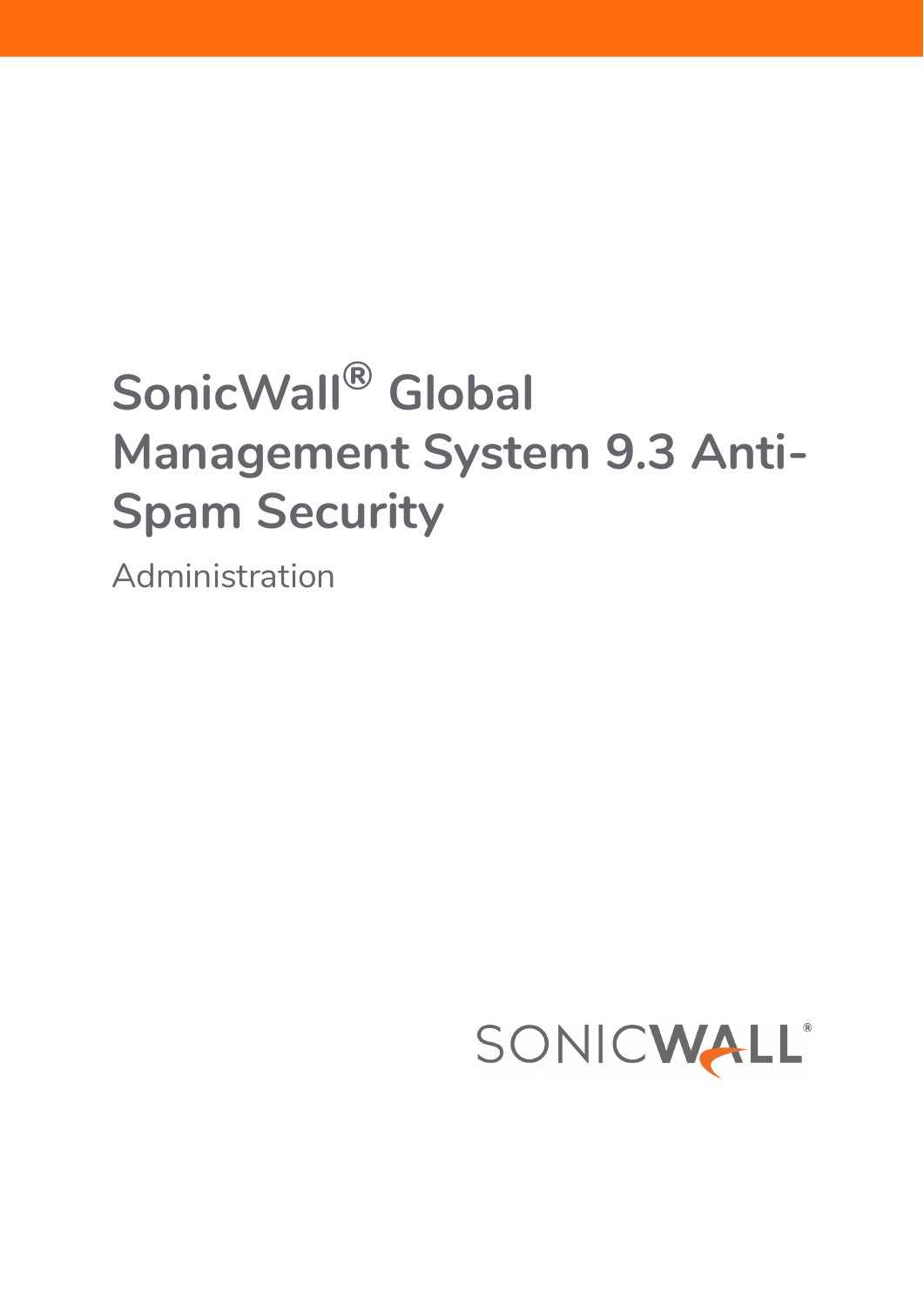### **Contents**

| Installing the Junk Store (a) and a series of the series of the series of the series of the series of the series of the series of the series of the series of the series of the series of the series of the series of the seri |
|--------------------------------------------------------------------------------------------------------------------------------------------------------------------------------------------------------------------------------|
|                                                                                                                                                                                                                                |
|                                                                                                                                                                                                                                |
|                                                                                                                                                                                                                                |
| Configuring the RBL Filter (and all continuous continuous continuous continuous continuous continuous continuo                                                                                                                 |
|                                                                                                                                                                                                                                |
|                                                                                                                                                                                                                                |
| Enabling the RBL Filter (and according to the control of the RBL filter of the RBL Filter (and according to the                                                                                                                |
|                                                                                                                                                                                                                                |
|                                                                                                                                                                                                                                |
|                                                                                                                                                                                                                                |
|                                                                                                                                                                                                                                |
|                                                                                                                                                                                                                                |
|                                                                                                                                                                                                                                |
|                                                                                                                                                                                                                                |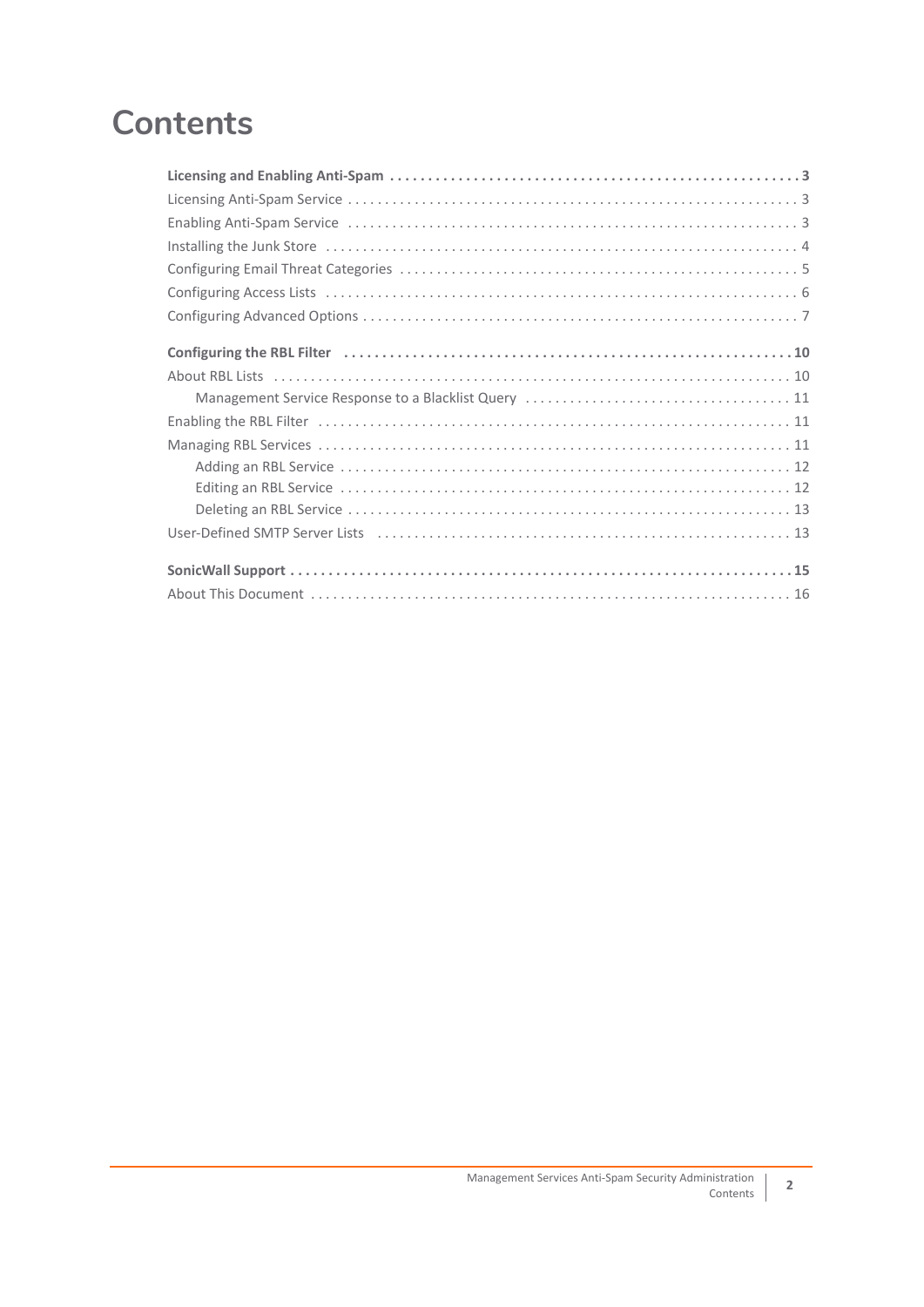# <span id="page-2-0"></span>**Licensing and Enabling Anti-Spam**

The **Security|Anti-Spam > Settings** page allows you to activate the Anti-Spam feature, configure email threat categories, modify access lists, and set advanced options.

**NOTE: Anti-Spam** does not apply to the SuperMassive 9800.

### **Topics:**

- **•** [Licensing Anti-Spam Service](#page-2-1)
- **•** [Enabling Anti-Spam Service](#page-2-2)
- **•** [Installing the Junk Store](#page-3-0)
- **•** [Configuring Email Threat Categories](#page-4-0)
- **•** [Configuring Access Lists](#page-5-0)
- **•** [Configuring Advanced Options](#page-6-0)

# <span id="page-2-1"></span>**Licensing Anti-Spam Service**

The Anti-Spam service needs to be licensed so that the feature can be enabled on your appliance to provide appliance-level protection from spam, phishing, and virus messages.

To license Anti-Spam for your firewall:

- 1 Navigate to **Register/Upgrades > Service Licenses**.
- 2 In **AVAILABLE SERVICES** section, select **Comprehensive Anti-Spam Service** from the **Select service** drop-down menu.
- 3 If the subscription status of the service is **Not Active**, enter appropriate **Activation Code** and click **Subscribe**, otherwise go to step 4.

You can also register for free trial of Anti-Spam service.

4 Navigate to **System > Tools,** click **Synchronize Licenses,** and then click **OK** to confirm**.**

### <span id="page-2-2"></span>**Enabling Anti-Spam Service**

**Prerequisite**: You can enable Anti-Spam service for a firewall only when you have licensed Anti-Spam service. To license Anti-Spam service for a firewall, see [Licensing Anti-Spam Service](#page-2-1).

When you enable Anti-Spam, your appliance will have appliance-level protection from spam, phishing, and virus messages.

#### *To enable Anti-Spam:*

1 In the Management Panel, navigate to the **Security | Anti-Spam > Settings** page.

**3**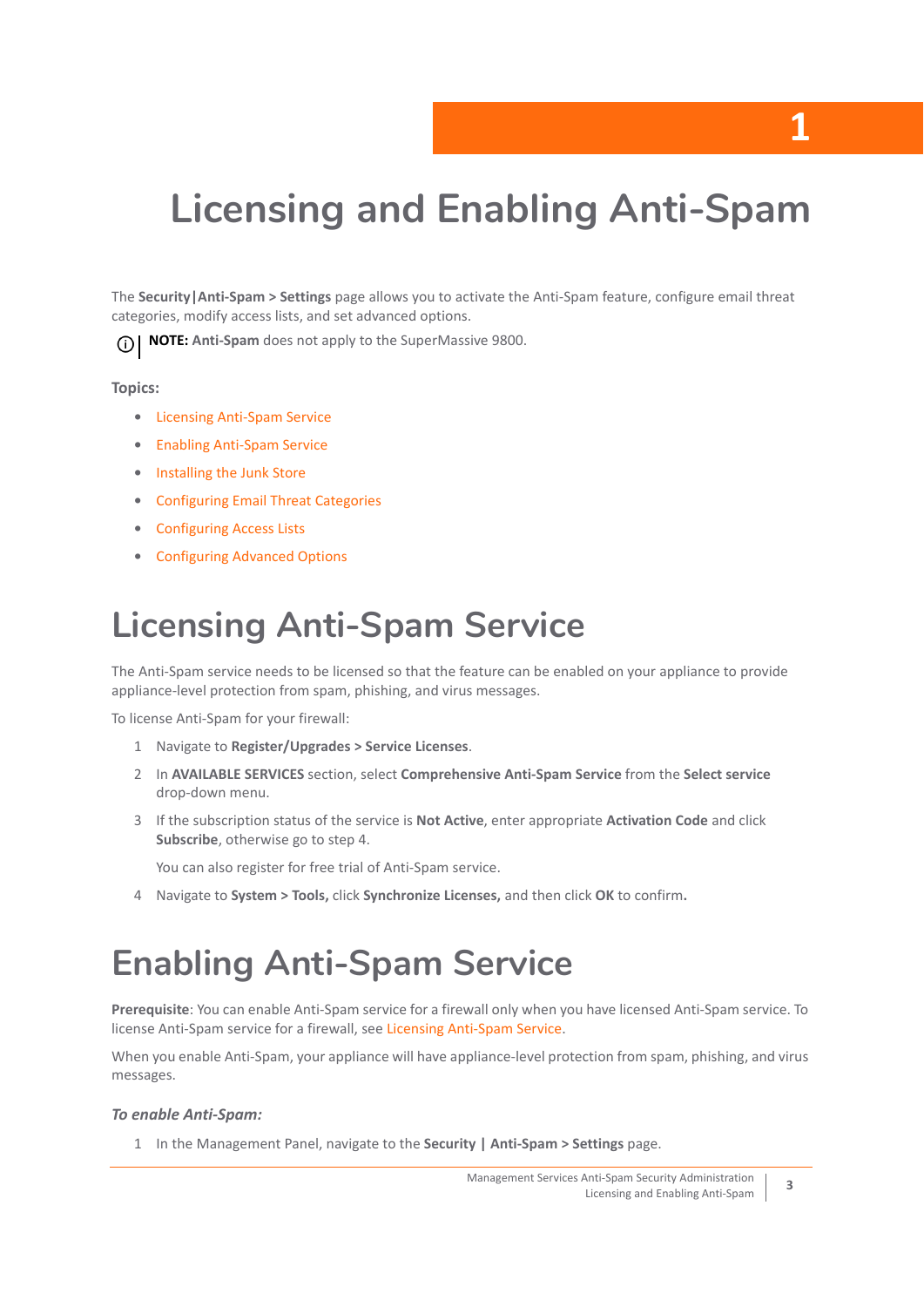2 Click **Enable Anti-Spam Service** to activate the Anti-Spam feature.

A message describing the effects of enabling the Anti-Spam Service and requesting agreement to proceed is displayed.

3 Click **Proceed**.

Another message about the destination mail server to be used is displayed.

4 Click **Proceed** to perform mail server configuration.

A dialog requesting information about the destination mail server is displayed. If the anti-spam settings are already configured for the firewall in the **Anti-spam > Base Setup** page in the firewall management interface, the details of the mail server are populated automatically.

- 5 Update the details of destination mail server in the boxes displayed:
	- **Mail Server Public IP**: The IP address of the server that is available for external connections (MX record).
	- **Mail Server Private IP**: The IP address of the server for internal traffic (Mail server).
	- **Junk Store IP Address**: The server IP where the junk store application runs.
- 6 Click **Proceed**.

A message displays explaining what is created during the installation.

7 Click **Confirm**.

**Modify Task Description and Schedule** page for destination mail server configuration is displayed.

- 8 To activate destination mail server settings:
	- a A **Description** is displayed by default, you can edit it if required.
	- b Set the schedule as to when the destination mail server should be activated:
		- **•** Default
		- **•** Immediate
		- **•** At (you can specify date and time)
	- c If you wish to omit any of the settings you configured for destination email server, click **Edit** and clear the selection of the items.
	- d Click **Accept** to activate the destination mail server configuration at the scheduled time.

When the Anti-Spam feature is enabled, you can:

- **•** Download and install the Junk Box; see [Installing the Junk Store](#page-3-0)
- **•** Configure the email threat categories; see [Configuring Email Threat Categories.](#page-4-0)

# <span id="page-3-0"></span>**Installing the Junk Store**

Anti-Spam can create a Junk Store on your Microsoft Exchange Server. The Junk Store quarantines messages for end-user analysis and provides statistics. Log in to your Exchange system, then open a browser to log in to the management interface, and install the Junk Store.

**NOTE:** While SonicWall supports non-Exchange SMTP servers, such as Sendmail and Lotus Domino, it is not required to install the Junk Store on one of these servers. SonicWall recommends installing Junk Store on a stand-alone server.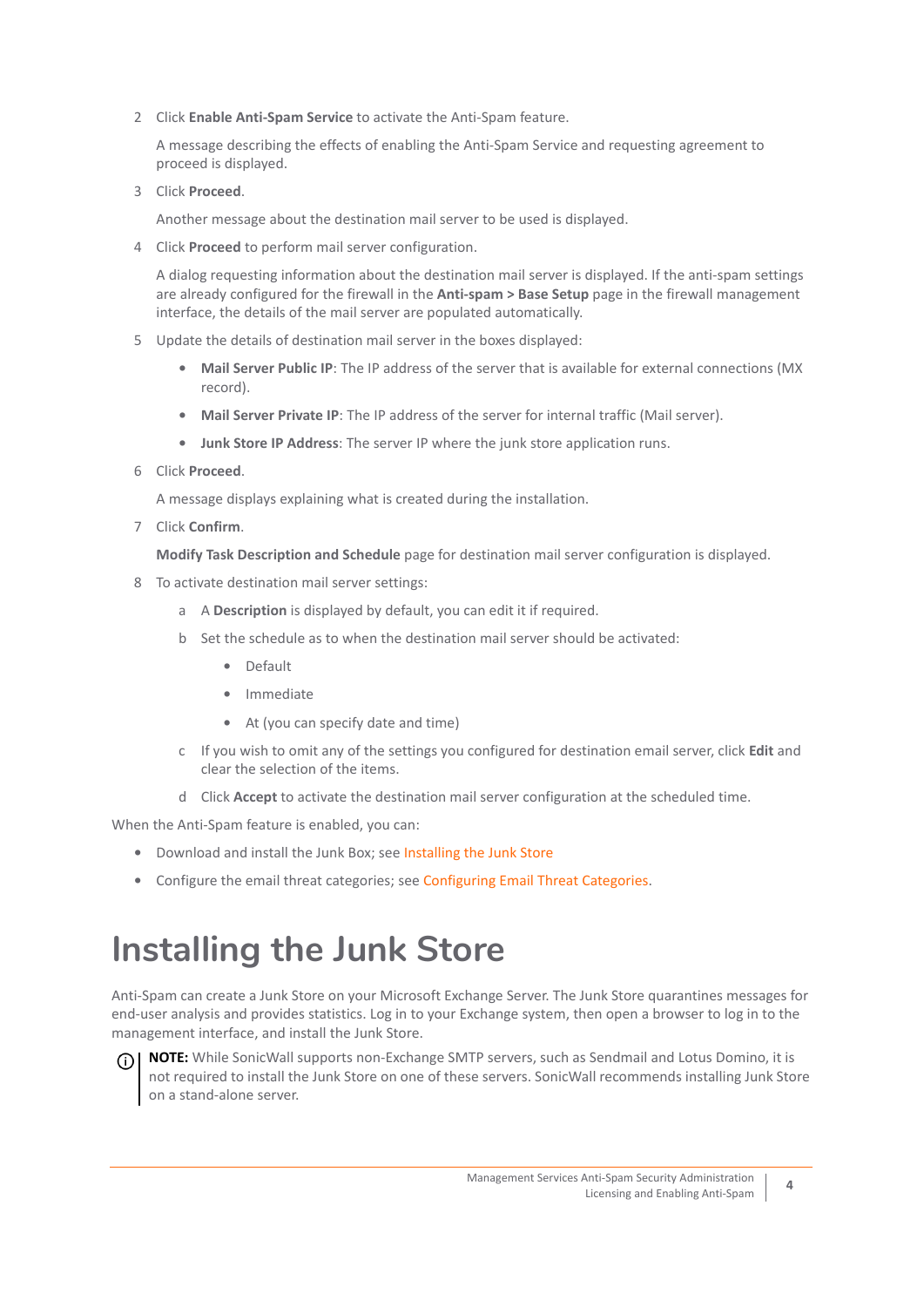### *To install the Junk Store:*

- 1 Log in to the Exchange system where you want to install the junk store.
- 2 Open a web browser.

**IMPORTANT:** To download and install the SonicWall Junk Store application, you need the following നി on the system where you will install the Junk Store application:

- **•** Internet Explorer 6 or above
- **•** Microsoft Exchange Server
- **•** Email Downloader ActiveX component for IE
- 3 Log in to the Management Service interface.
- 4 Navigate to the **Anti-spam > Base Setup** page.
- 5 Go to the **SonicWall Junk Store Installer** section.
- 6 Click the **Junk Store Installer** icon to install the junk store on your Windows server.

**NOTE:** The first time the Junk Store application is installed, it takes about 5 minutes for the Junk Store to be operational.

- 7 If your browser warns you that the Web site is trying to load the SonicWall Email Security add-on:
	- a Click in the Information Bar.
	- b Select **Install ActiveX Control** in the pop-up menu. The Security Warning Screen displays.
- 8 Click **Install** to install the ActiveX Control.
- 9 On the **Anti-Spam > Base Setup** page, click the **Junk Store Installer** icon again. A progress bar is displayed on the page.
- 10 The installer launches when it is fully downloaded.

**(i) | NOTE:** Migrating data to the Junk Store may take a long time to complete.

# <span id="page-4-0"></span>**Configuring Email Threat Categories**

When Anti-Spam is activated, set your preferences. After these are configured, your email is filtered and sorted according to your configuration.

### *To set default settings for user's messages:*

- 1 Navigate to the **Security|Anti-Spam > Settings** page.
- 2 Scroll to the **Email Threat Categories** section.
- 3 Choose default settings for messages that contain or may contain spam, phishing, and virus issues; see Email Threat Category Settings: Options for options available in the drop-down menus:
	- **Likely Spam** (default: **Store in Junk Box**)
	- **Definite Spam** (default: **Permanently Delete**)
	- **Likely Phishing** (default: **Tag with [LIKELY\_PHISHING]**)
	- **Definite Phishing** (default: **Store in Junk Box**)
	- **Likely Virus** (default: **Store in Junk Box**)
	- **Definite Virus** (default: **Permanently Delete**)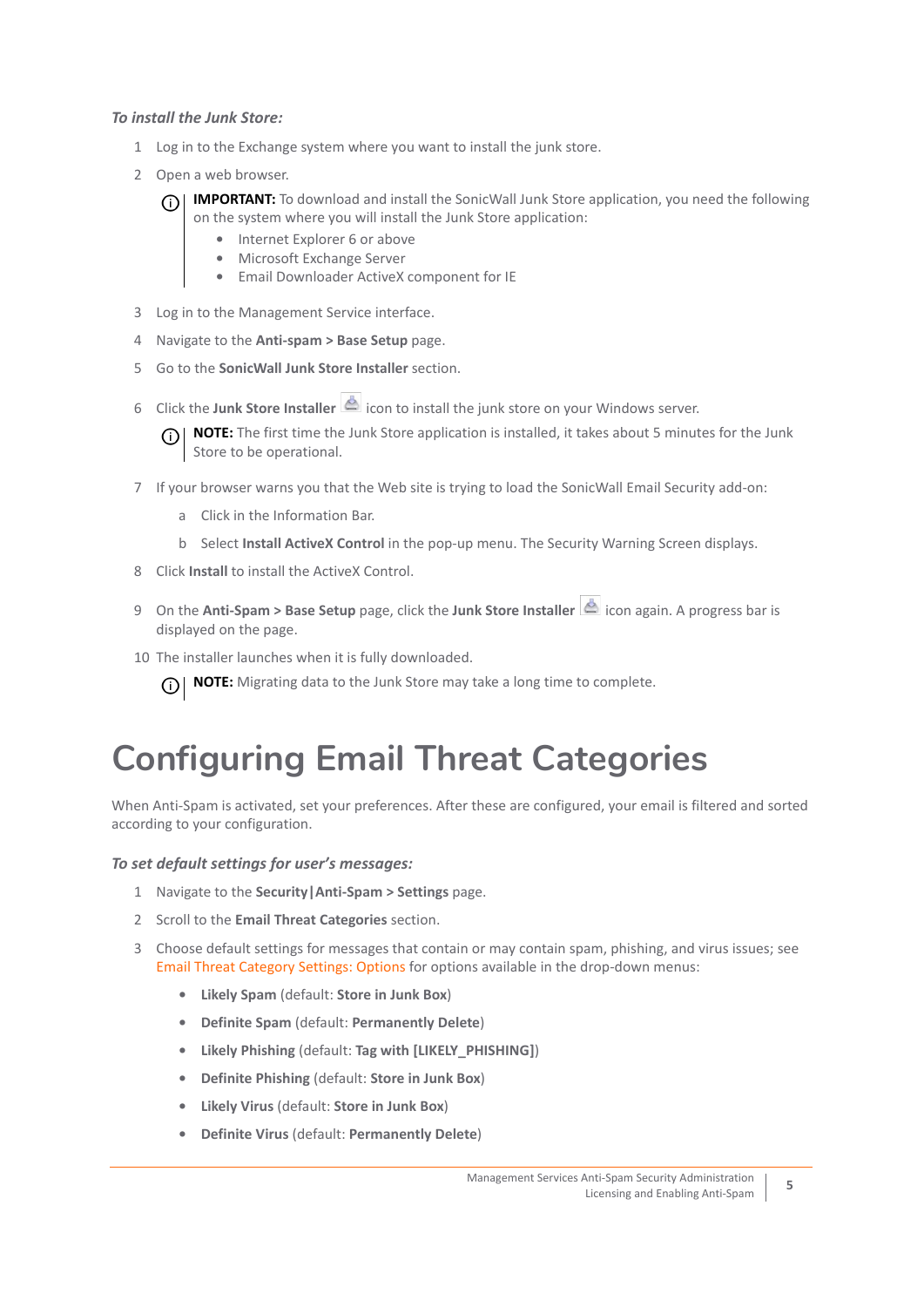### **Email Threat Category Settings: Options**

| Category                  | <b>Action</b>                                                                                                                        |  |  |
|---------------------------|--------------------------------------------------------------------------------------------------------------------------------------|--|--|
| Filtering off             | Anti-Spam does not scan and filter any email for this threat category, so<br>all the email messages are delivered to the recipients. |  |  |
| Tag With [TAG]            | The email is tagged with a term in the subject line:                                                                                 |  |  |
|                           | [LIKELY_SPAM]<br>۰                                                                                                                   |  |  |
|                           | [SPAM]<br>۰                                                                                                                          |  |  |
|                           | [LIKELY PHISHING]<br>۰                                                                                                               |  |  |
|                           | [PHISHING]<br>۰                                                                                                                      |  |  |
|                           | [Possible Time Zero Virus]                                                                                                           |  |  |
|                           | [VIRUS]<br>۰                                                                                                                         |  |  |
|                           | Selecting this option allows the user to have control of the email and can<br>junk it if it is unwanted.                             |  |  |
| Store in Junk Box         | The email message is stored in the Junk Box. It can be unjunked by users<br>and administrators with appropriate permissions.         |  |  |
| Reject Mail               | The email message is rejected without even allowing a connection.                                                                    |  |  |
| <b>Permanently Delete</b> | The email message is permanently deleted.                                                                                            |  |  |
|                           | <b>CAUTION:</b> If you select this option, your organization risks losing wanted<br>email.                                           |  |  |

If you are using more than one domain, choose the **Multiple Domains** option in **EMAIL DOMAINS** section and contact SonicWall or your SonicWall reseller for more information.

# <span id="page-5-0"></span>**Configuring Access Lists**

The two lists in the **User-defined Access Lists** section allow you to manage static allow and reject lists by designating which clients are allowed or denied connection to deliver email.

**NOTE:** Entry settings in these lists take precedence over GRID IP reputation check results.

### *To configure the lists:*

- 1 Navigate to the **Security | Anti-Spam > Settings** page.
- 2 Scroll down to the **User-defined Access Lists** section.
- 3 Click the **Edit** icon for the list, **Allow Client List** or **Reject Client List**, you want to configure. The **Allow/Reject Client List** dialog appears.
- 4 Select items from the left column you want to add to the Allow List or add to the Reject List.
- 5 Click the **Right Arrow** button.

To remove items from the **Allow/Reject** List:

- a Select the item(s) from the right box.
- b Click the **Left Arrow** button.
- 6 When finished, click the **OK** button.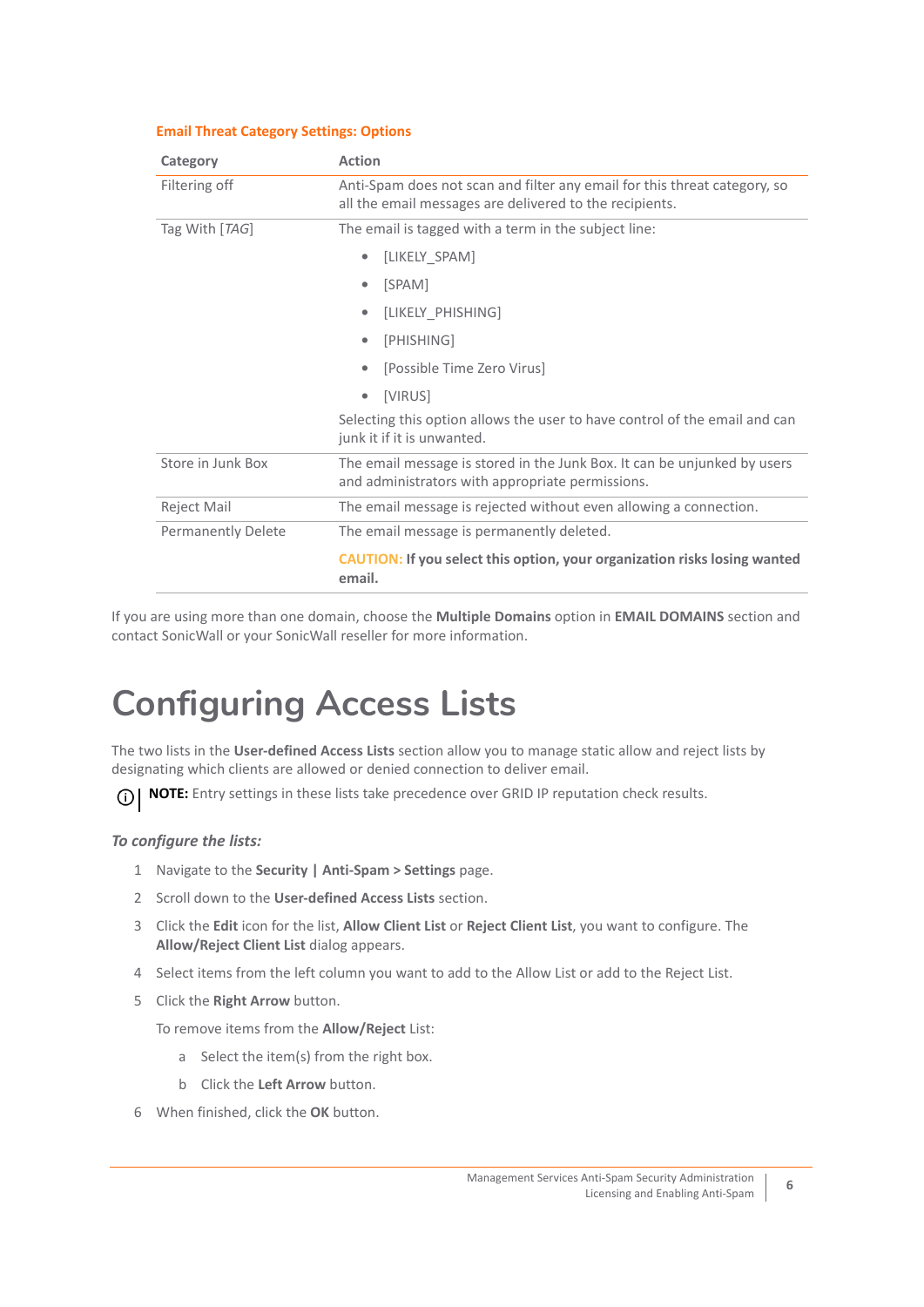- 7 Description is displayed by default in the **Description** box, edit the description if required. Specify as to when the task should be effective. To edit the configuration before you make it effective, click **Edit** and make required changes.
- 8 Click **Accept**.

### *To add a host to the lists:*

- 1 Navigate to the **Security|Anti-Spam > Settings** page.
- 2 Scroll down to the **User-defined Access Lists** section.
- 3 Click the **Add Host** icon. The **Add Host to Allow/Reject List** dialog appears.
- 4 Enter a name for the host in the **Name** field.
- 5 Select the type of host from the **Type** drop-down menu. The following setting(s) change, depending on the host type selected.
- 6 If you selected:
	- **Host** (default) enter the IP address in the **IP Address** field.
	- **Range** enter the starting and ending IP addresses in the **Starting IP Address** and **Ending IP Address** fields.
	- **FQDN** enter the FQDN hostname in the **FQDN Hostname** field.
- 7 Click **OK**.

# <span id="page-6-0"></span>**Configuring Advanced Options**

In the **Advanced Options** section, you can set the email options described in Anti-Spam > Settings: Advanced Options:.

### **Anti-Spam > Settings: Advanced Options**

| Setting type                   | <b>Setting</b>                                                                                      | <b>Description</b>                                                                                                                                                                                                                                 |
|--------------------------------|-----------------------------------------------------------------------------------------------------|----------------------------------------------------------------------------------------------------------------------------------------------------------------------------------------------------------------------------------------------------|
| Anti-Spam Advanced<br>Settings | Allow/Reject delivery of<br>unprocessed mails when<br>SonicWall Anti-Spam Service<br>is unavailable | If the Anti-Spam service is not enabled or<br>unavailable for some other reason, you can choose<br>to let all unprocessed emails go through or to reject<br>all unprocessed emails. Spam messages are<br>delivered to users as well as good email. |
|                                |                                                                                                     | Choose from the drop-down menu:<br><b>Allow</b> (default)<br>Reject<br>۰                                                                                                                                                                           |
|                                | Tag and<br>Deliver/Delete/Reject Emails<br>when SonicWall Junk Store is<br>unavailable              | If Junk Store cannot accept spam messages, you<br>can choose to delete them or deliver them with<br>cautionary subject lines such as [Phishing]<br>Please renew your account.                                                                      |
|                                |                                                                                                     | Choose from the drop-down menu:<br>Tag & Deliver (default)<br><b>Delete</b><br>۰<br>Reject                                                                                                                                                         |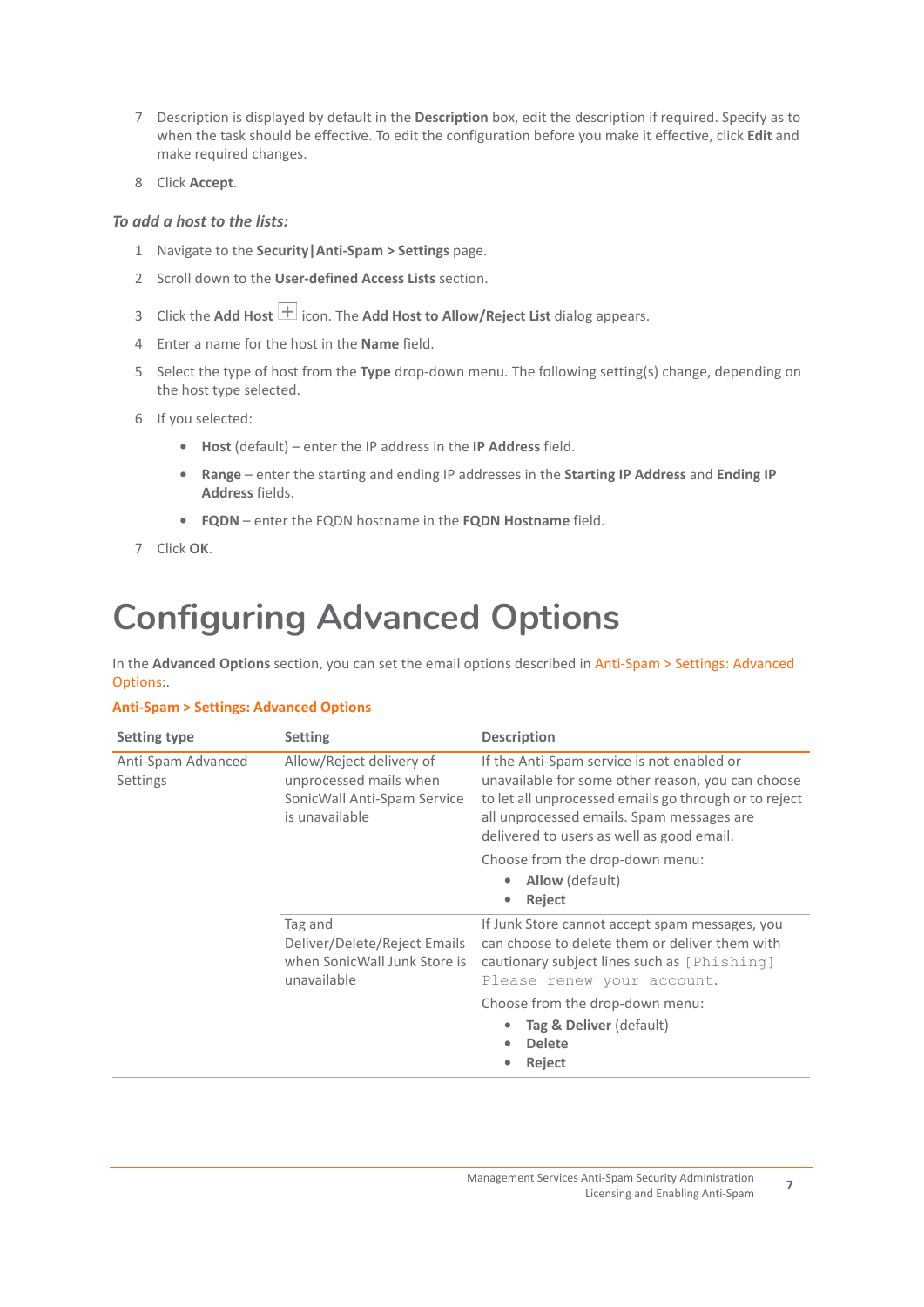| <b>Setting type</b>                        | <b>Setting</b>                                                          | <b>Description</b>                                                                                                                                                                                                                                                                                                                        |
|--------------------------------------------|-------------------------------------------------------------------------|-------------------------------------------------------------------------------------------------------------------------------------------------------------------------------------------------------------------------------------------------------------------------------------------------------------------------------------------|
| <b>Monitoring Service</b><br>Probes        | Probe Interval (minutes)                                                | Set the timer frequency, in minutes, for probing<br>Email Security components in the WAN and LAN<br>networks. The minimum time is 1 minute, the<br>maximum is 60 minutes, and the default is 5<br>minutes.                                                                                                                                |
|                                            | Probe Timeout (seconds)                                                 | Set the time, in seconds, for the probe to wait for<br>response from the target before flagging as failure.<br>The minimum time is 30 seconds, the maximum is<br>300 seconds, and the default is 30 seconds.                                                                                                                              |
|                                            | <b>Success Count Threshold</b>                                          | Set the number of consecutive successful<br>responses before declaring the entity as<br>operational. The minimum number is 1 response,<br>the maximum is 10 responses, and the default is 1<br>response.                                                                                                                                  |
|                                            | Failure Count Threshold                                                 | Set the number of consecutive successful<br>responses before declaring the entity as<br>unreachable. The minimum number is 1 response,<br>the maximum is 10 responses, and the default is 3<br>response.                                                                                                                                  |
| <b>Destination Mail Server</b><br>Settings | Server Public IP Address                                                | The IP address of the server that is available for<br>external connections. MTAs use this WAN IP<br>address for SMTP connection. This number is<br>populated by the address you specified when<br>activating and installing Anti-Spam and Junk Store.<br>You can change the address.                                                      |
|                                            | Server Private IP Address                                               | The IP address of the server for internal traffic. This<br>is the internal mail server IP address behind the<br>appliance. This number is populated automatically<br>by the address you specified when activating and<br>installing Anti-Spam and Junk Store. You can<br>change the address.                                              |
|                                            | <b>Inbound Email Port</b>                                               | The TCP service port your appliance has open to<br>receive inbound emails. The minimum is 0, the<br>maximum is 65535, and the default is function<br>generated.                                                                                                                                                                           |
| Junk Store Settings                        | Use Destination Mail Server<br>Private Address as Junk Store<br>Address | If the Junk Store is on the destination mail server,<br>select the checkbox. The address is populated<br>automatically by the address you specified when<br>activating and installing Anti-Spam and Junk Store.<br>You can change the address. This checkbox is<br>selected by default, and the Junk Store IP Address<br>field is dimmed. |
|                                            |                                                                         | To change the address:<br>1 Uncheck the checkbox. The Junk Store IP<br>Address field becomes available.<br>2 Enter the Junk Store IP address of where the<br>server is located.                                                                                                                                                           |
| Others                                     | Enable Email Subsystem<br>Detection                                     | Enables discover of available email system<br>resources in the network. This checkbox is selected<br>by default.                                                                                                                                                                                                                          |

### **Anti-Spam > Settings: Advanced Options**

Management Services Anti-Spam Security Administration Anti-Spam Security Administration<br>**Example 28** Licensing and Enabling Anti-Spam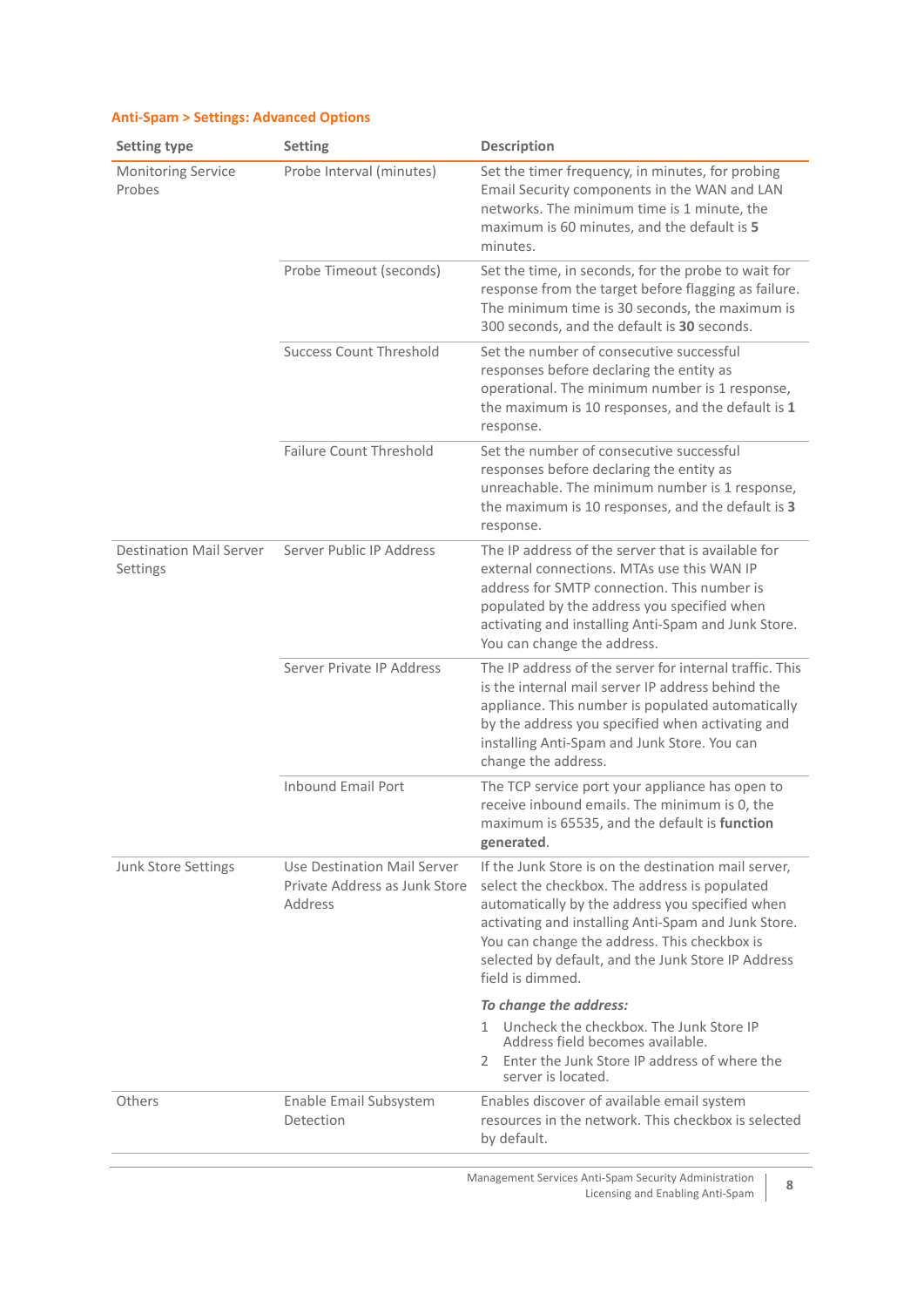After you configure Advanced Anti-spam settings, click **Update** to save the changes or click **Reset** to restore the default settings.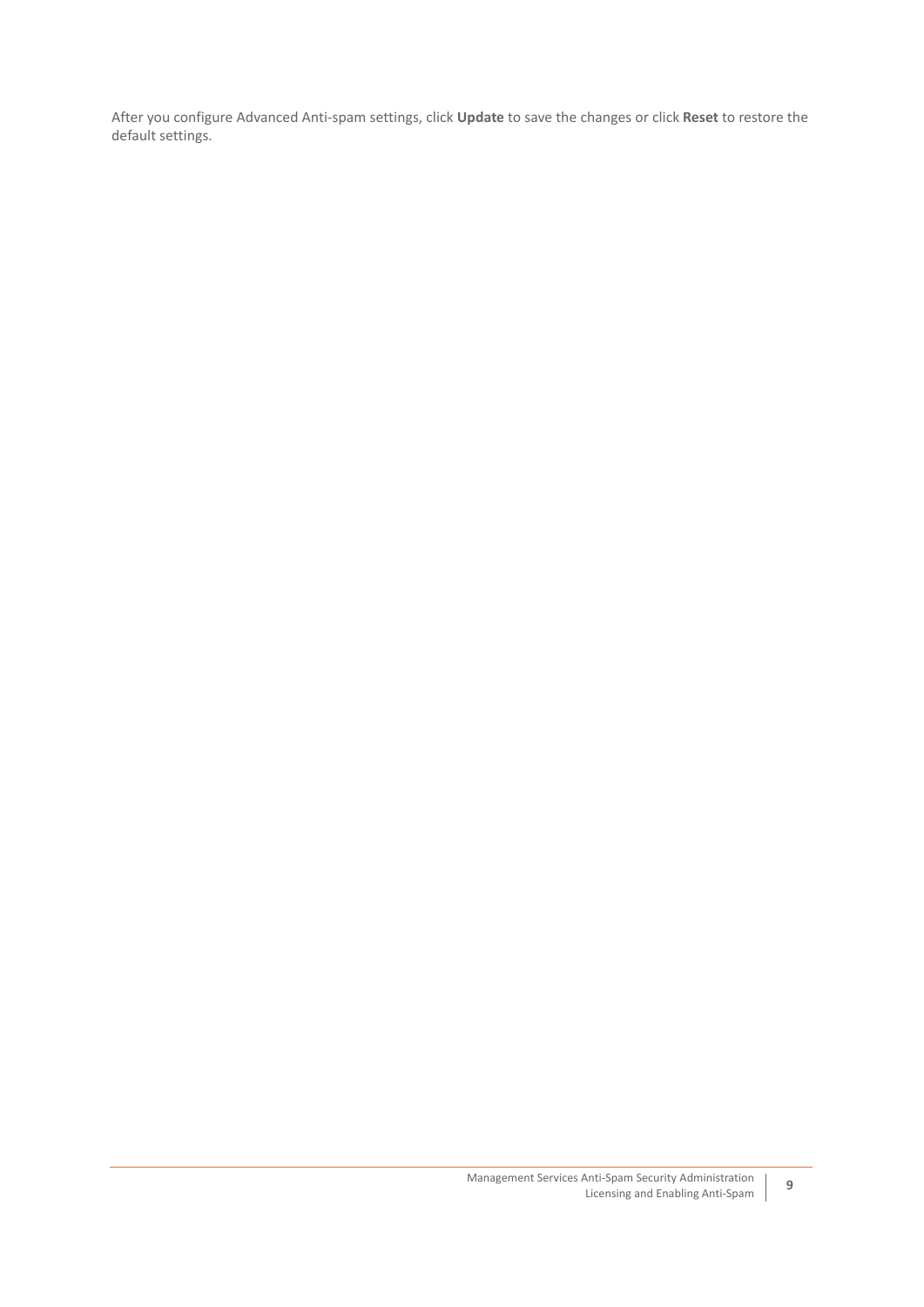# **Configuring the RBL Filter**

<span id="page-9-0"></span>**NOTE:** The Anti-Spam service is an advanced superset of the standard Management Service RBL Filtering. (i) When Anti-Spam is enabled, RBL Filtering is performed and handled by the comprehensive anti-spam service and therefore configuration options are not available in the **Anti-Spam > RBL Filter** page.

If Anti-Spam is not enabled, you can configure the settings on the **Real-time Black List Settings** page. All Anti-Spam and Junk Box pages are unavailable, however.

- **NOTE: Anti-Spam > RBL Filter** does not apply to the SuperMassive 9800.
	- **•** [About RBL Lists](#page-9-1)
	- **•** [Enabling the RBL Filter](#page-10-1)
	- **•** [Managing RBL Services](#page-10-2)
	- **•** [User-Defined SMTP Server Lists](#page-12-1)

# <span id="page-9-1"></span>**About RBL Lists**

SMTP Real-Time Black List (RBL) is a mechanism for publishing the IP addresses of SMTP servers from which or through which spammers operate. There are a number of organizations that compile this information both for free:<http://www.spamhaus.org>, and for profit: <https://ers.trendmicro.com/>.

**NOTE:** SMTP RBL is an aggressive, spam-filtering technique that can be prone to false-positives because it is based on lists compiled from reported spam activity. The Management Service implementation of SMTP RBL filtering provides a number of fine-tuning mechanisms to help ensure filtering accuracy.

RBL list providers publish their lists using DNS. Blacklisted IP addresses appear in the database of the list provider's DNS domain using inverted IP notation of the SMTP server in question as a prefix to the domain name. A response code from 127.0.0.2 to 127.0.0.11 indicates some type of undesirability:

For example, if an SMTP server with IP address 1.2.3.4 has been blacklisted by RBL list provider sbl-xbl.spamhaus.org, then a DNS query to  $4.3.2.1$ .sbl-xbl.spamhaus.org provides a 127.0.0.4 response, indicating that the server is a known source of spam, and the connection is dropped.

**NOTE:** Most spam today is known to be sent from hijacked or zombie machines running a thin SMTP നി server implementation.Unlike legitimate SMTP servers, these zombie machines rarely attempt to retry failed delivery attempts. After the delivery attempt is blocked by RBL filter, no subsequent delivery attempts for that same piece of spam is made.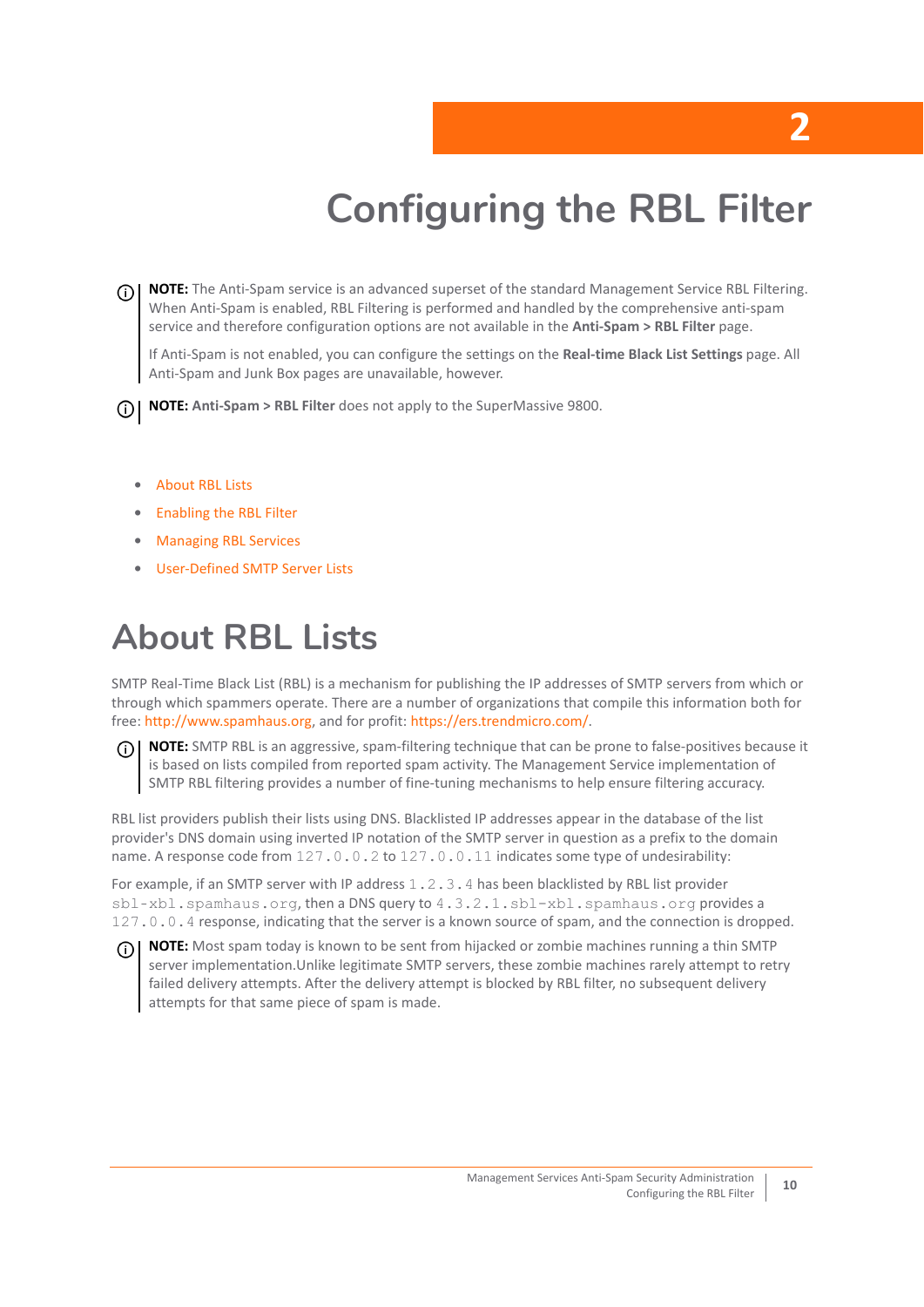# <span id="page-10-0"></span>**Management Service Response to a Blacklist Query**

The DNS responses are collected and cached. If any of the queries result in a blacklisted response, the server is filtered. Responses are cached using TTL values, and non-blacklisted responses are assigned a cache TTL of 2 hours. If the cache fills up, then cache entries are discarded in a FIFO (first-in-first-out) fashion.

The IP address check uses the cache to determine if a connection should be dropped. Initially, IP addresses are not in the cache, and a DNS request must be made. In this case, the IP address is assumed innocent until proven guilty, and the check results in the allowing of the connection. A DNS request is made and results are cached in a separate task. When subsequent packets from this IP address are checked, if the IP address is blacklisted, the connection is dropped.

# <span id="page-10-1"></span>**Enabling the RBL Filter**

When Real-time Black List blocking is enabled, inbound connections from hosts on the WAN, or outbound connections to hosts on the WAN, are checked against each enabled RBL service with a DNS request to the DNS servers configured under RBL DNS Servers.

### *To enable the Real-time Black List filter:*

- 1 Navigate to the **Anti-Spam > RBL Filter** page.
- 2 Select **Enable Real-time Black List Blocking**.
- 3 Select the DNS Servers from the RBL DNS Servers drop-down menu:
	- Inherit Settings from WAN Zone (default) The DNS server(s) IP address(es) are displayed, but dimmed in the **DNS Server 1/2/3** fields.
	- **Specify DNS Servers Manually** The **DNS Server 1/2/3** fields become available.
		- 1) Enter one or more DNS server IP addresses in the **DNS Server 1/2/3** fields.
- 4 Click **Update**.
- 5 Edit the **Description** if required, specify when the RBL filter should be activated, and click **Accept**.

# <span id="page-10-2"></span>**Managing RBL Services**

You can add additional RBL services in the **Real-time Black List Services** section.

The **Real-time Black List Services** section displays information about and actions for the available RBL services:

- **RBL Service** The name of the RBL service. Two are provided by SonicWall, but you can add others:
	- **•** [sbl-xbl.spamhaus.org](https://www.spamhaus.org/) Spamhaus Project, which provides real-time anti-spam protection for Internet networks
	- **•** [dnsbl.sorbs.net](www.dnsbl.sorbs.net)  SORBS (Spam and Open Relay Blocking System), which provides access to its DNS-based Black List (DNSBL) database
- **Response Codes** Mouse over the **Comment** icon to display a list of response codes. For information about response codes, see [About RBL Lists.](#page-9-1)
- **Enable** Select the checkbox to enable the RBL service. The checkboxes for the two provided services are selected by default.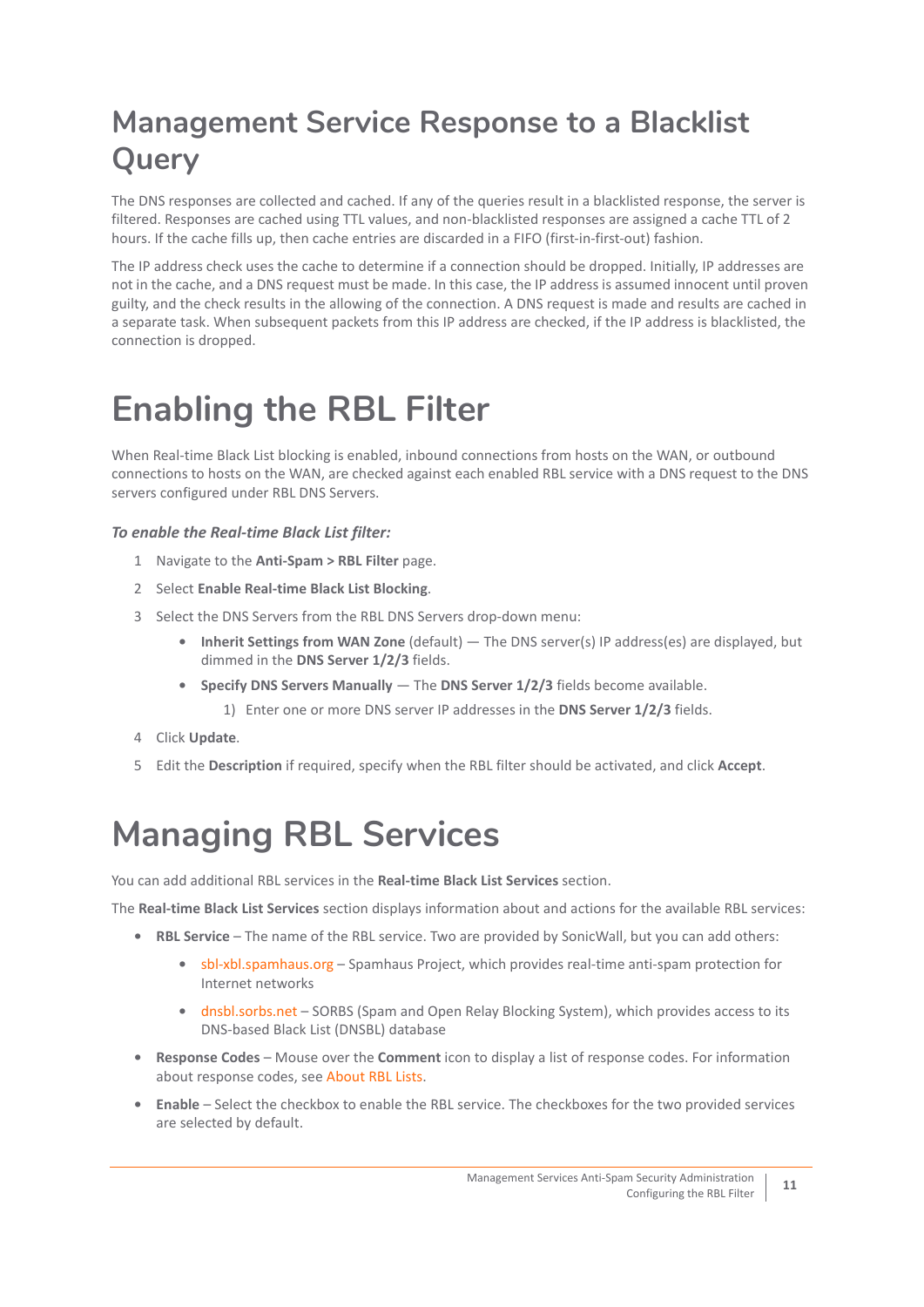To disable an RBL service, clear its checkbox. This does not delete the entry from the table, so you can enable the service in the future.

- **Configure** Displays icons for various actions:
	- **Edit** icon Displays the **Edit RBL Domain** dialog. See [Editing an RBL Service](#page-11-1).
	- **Delete** icon Deletes the RBL service entry. See [Deleting an RBL Service](#page-12-0).

### **Topics:**

- **•** [Adding an RBL Service](#page-11-0)
- **•** [Editing an RBL Service](#page-11-1)

### <span id="page-11-0"></span>**Adding an RBL Service**

### *To add an RBL service:*

- 1 Navigate to the **Security | Anti-Spam > RBL Filter** page.
- 2 Scroll to the **Real-Time Black List Services** section.
- 3 Click the **Add** button. The **RBL Domain Settings** page displays.
- 4 Enable the service for use by selecting the **Enable RBL Domain** checkbox.
- 5 Specify the domain name of the RBL service to be queried in the **RBL Domain** field.
- 6 Specify the expected response codes by selecting their checkboxes. Most RBL services list the responses they provide on their Web site, although selecting **Block All Responses** is generally acceptable.

**TIP:** Selecting the **Block All Responses** checkbox selects the checkboxes for all the blocked responses. Deselecting the **Block All Responses** checkbox deselects the checkboxes of all the blocked responses.

7 Click **Update**.

The RBL service is added to the **Real-Time Black List Services** table.

### <span id="page-11-1"></span>**Editing an RBL Service**

### *To edit an RBL Service:*

- 1 Navigate to the **Security | Anti-Spam > RBL Filter** page.
- 2 Scroll down to the **Real-Time Black List Services** section.
- 3 Click the **Edit** icon associated with the RBL Service you want to change. The **Add RBL Domain** dialog displays.
- 4 Optionally, edit the domain name of the RBL service to be queried in the **RBL Domain** field.

**TIP:** You can enable or disable an RBL service by selecting/deselecting its **Enable** checkbox in the **Real-time Black List Services** table.

5 Optionally, enable or disable the service for use by selecting/deselecting the **Enable RBL Domain** checkbox.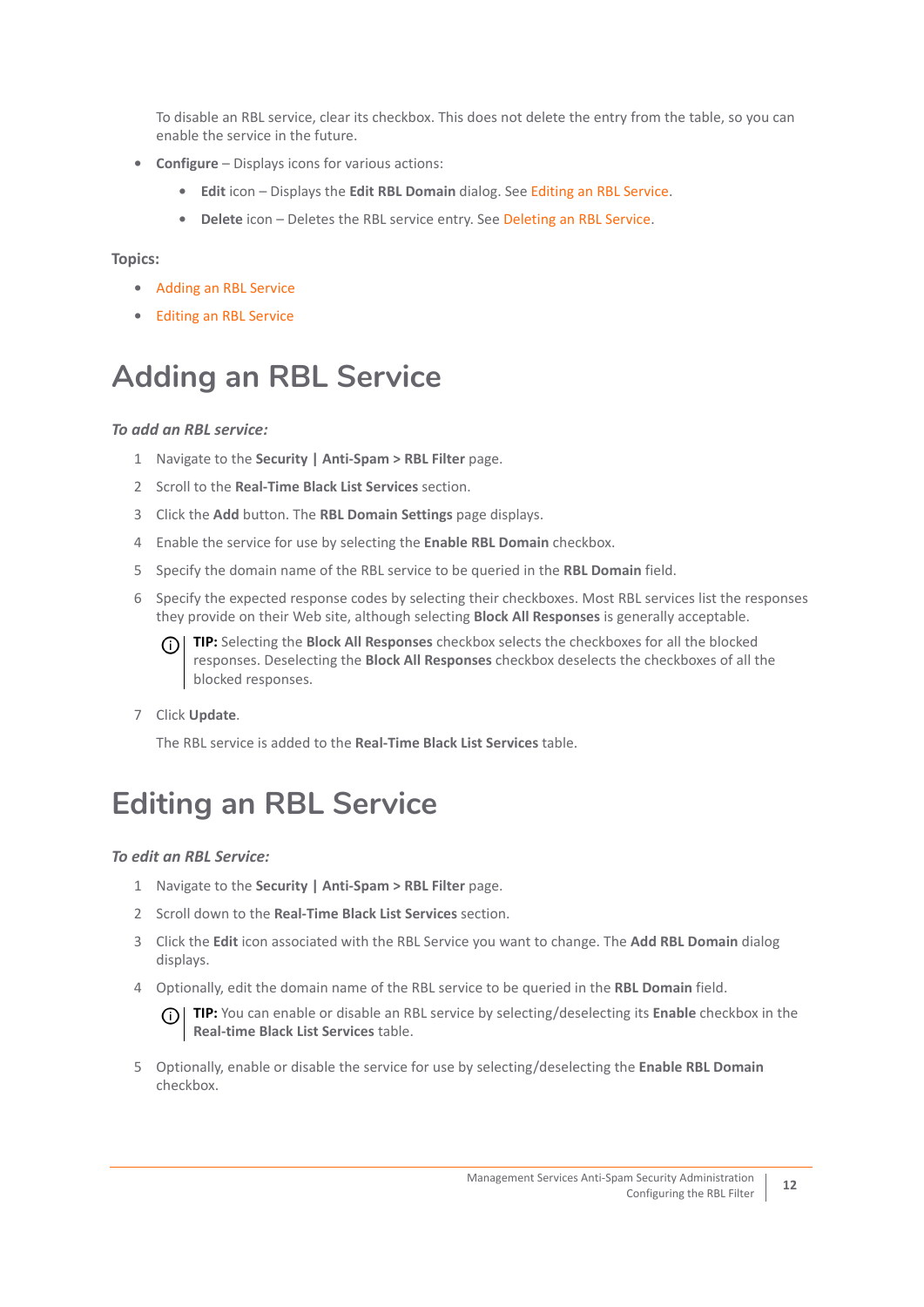6 Optionally, select or deselect the expected response codes by selecting their checkboxes.

**TIP:** Selecting the **Block All Responses** checkbox selects the checkboxes for all the blocked responses. Deselecting the **Block All Responses** checkbox deselects the checkboxes of all the blocked responses.

7 Click **OK**.

### <span id="page-12-0"></span>**Deleting an RBL Service**

### *To delete one RBL service:*

- 1 Navigate to the **Security | Anti-Spam > RBL Filter** page.
- 2 Click the **Delete** icon for the service in the **Real-time Black List Services** table. A warning message displays.
- 3 Click **OK**. The entry is deleted from the **Real-Time Black List Services** table.

### *To delete one or more RBL services:*

- 1 Navigate to the **Security | Anti-Spam > RBL Filter** page.
- 2 Select the checkbox of one or more services in the **Real-time Black List Services** table. The **Delete** button becomes active.
- 3 Click the **Delete** button. A warning message displays.
- 4 Click **OK**. The entry is deleted from the **Real-Time Black List Services** table.

# <span id="page-12-1"></span>**User-Defined SMTP Server Lists**

**NOTE:** You can modify, but not delete, the **RBL User White List** or the **RBL User Black List**.

The **User Defined SMTP Server Lists** section allows for Address Objects to be used to construct a white-list (explicit allow: **RBL User White List**) or black-list (explicit deny: **RBL User Black List**) of SMTP servers. Entries in these lists bypass the RBL querying procedure.

### *To ensure that you always receive SMTP connections from a partner site's SMTP server:*

- 1 Navigate to the **Security | Anti-Spam > RBL Filter** page.
- 2 Scroll down to the **User-Defined SMTP Server Lists** section.
- 3 Click the **Edit** icon in the **Configure** column of the **RBL User White List**. The **Edit Address Object Group** dialog displays.
- 4 Select the address objects to be added from the left column. Multiple address objects can be selected at one time.
- 5 Click the **Right Arrow** button.

To delete an address object from the group, select the address object and click the **Left Arrow** button.

6 Click **OK**. The table is updated, and that server is always allowed to make SMTP exchanges.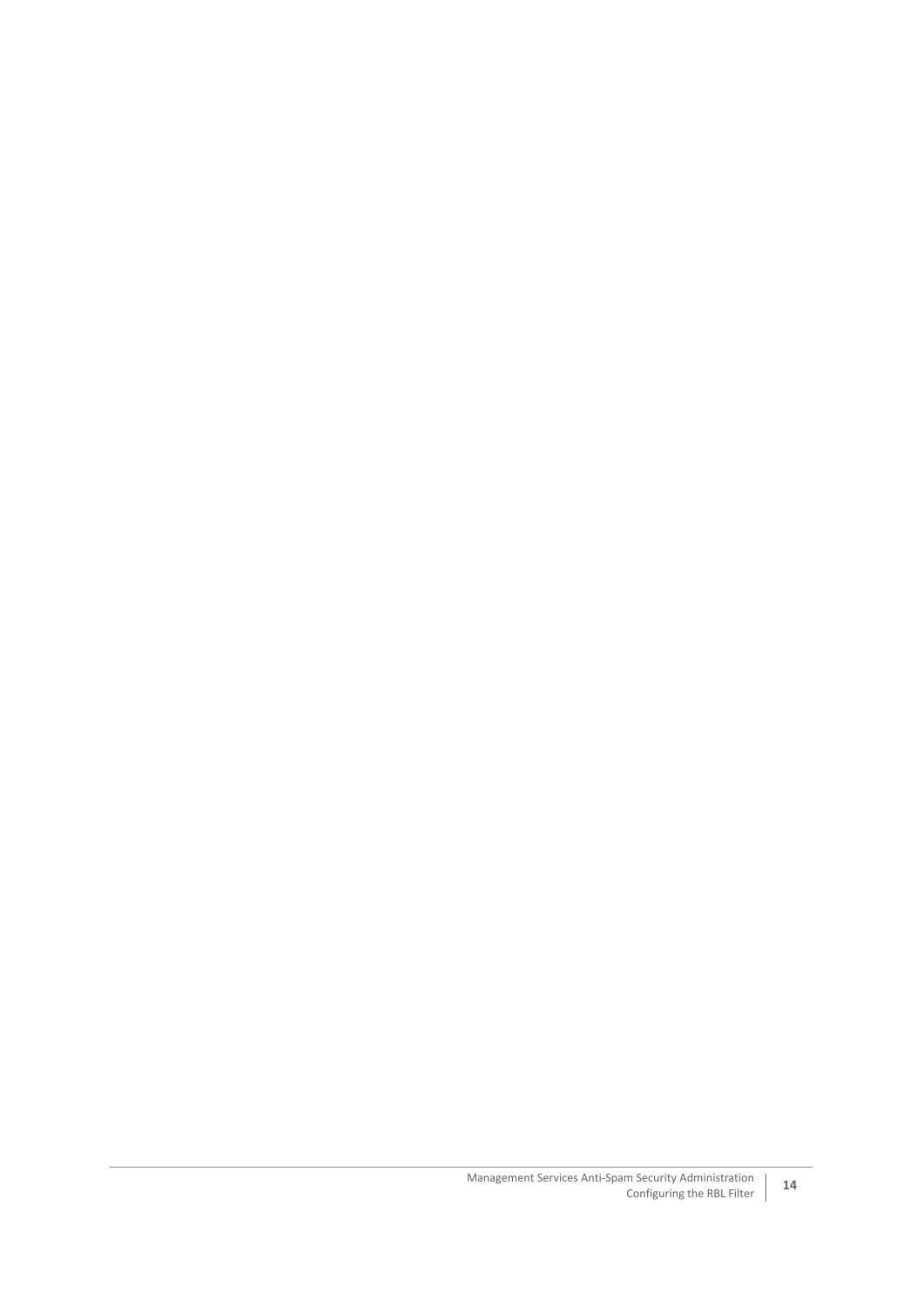# **SonicWall Support**

<span id="page-14-0"></span>Technical support is available to customers who have purchased SonicWall products with a valid maintenance contract.

The Support Portal provides self-help tools you can use to solve problems quickly and independently, 24 hours a day, 365 days a year. To access the Support Portal, go to <https://www.sonicwall.com/support>.

The Support Portal enables you to:

- **•** View knowledge base articles and technical documentation
- **•** View and participate in the Community forum discussions at [https://community.sonicwall.com/technology-and-support.](https://community.sonicwall.com/technology-and-support)
- **•** View video tutorials
- **•** Access [MySonicWall](https://mysonicwall.com/muir/login)
- **•** Learn about SonicWall professional services
- **•** Review SonicWall Support services and warranty information
- **•** Register for training and certification
- **•** Request technical support or customer service

To contact SonicWall Support, visit <https://www.sonicwall.com/support/contact-support>.